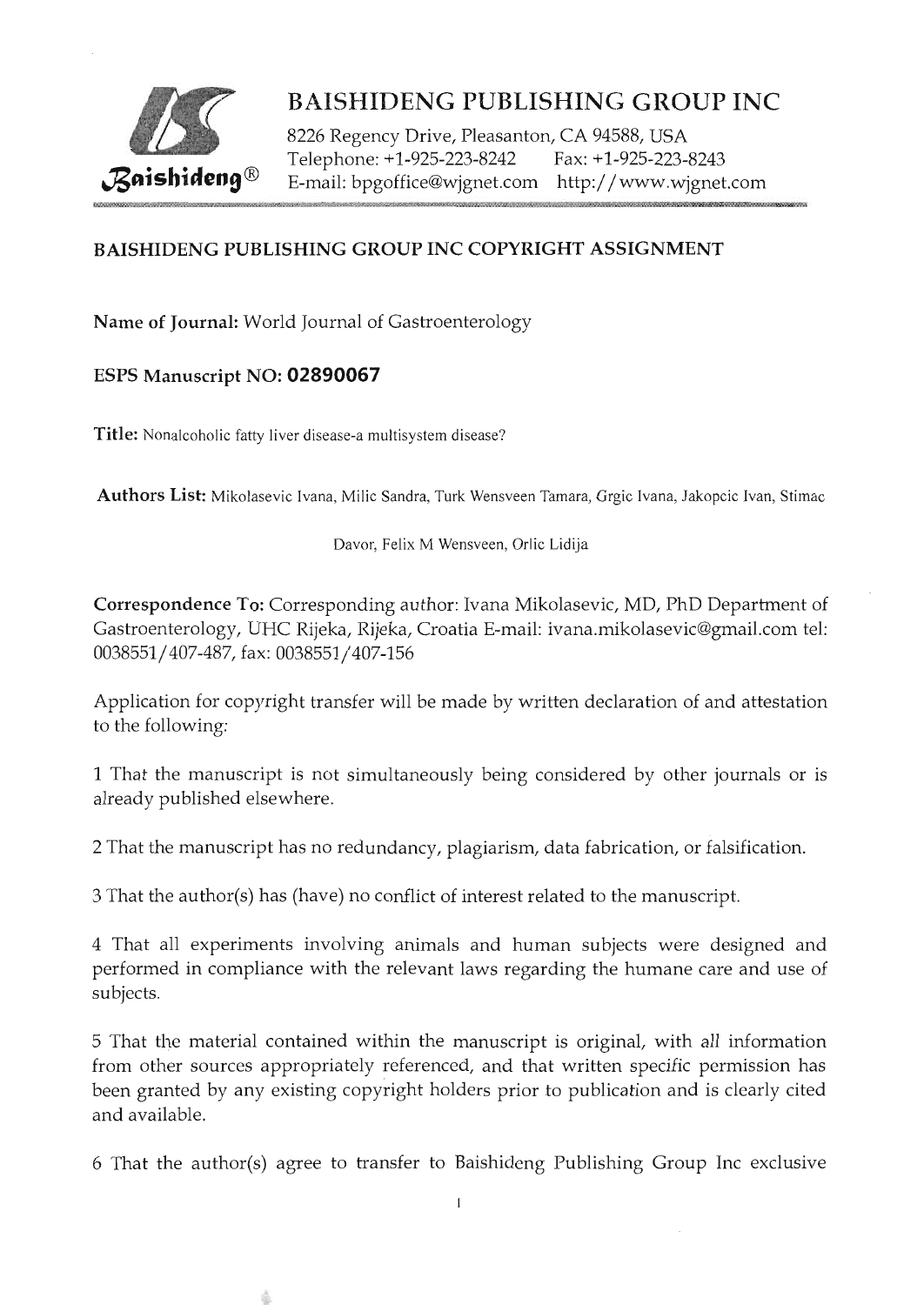

8226 Regency Drive, Pleasanton, CA 94588, USA Telephone: +1-925-223-8242 Fax: +1-925-223-8243 E-mail: bpgoffice@wjgnet.com http: / / www.wjgnet.com

copyright ownership for all formats of the manuscript, including print and electronic formats, English and non-English language formats, and subsequent editions such as Erratum, in addition to all rights for (1) granting permission to republish or reprint the materials in whole or in part, with or without a fee, (2) printing copies for free distribution or for sale, and (3) republishing the materials in a compendium or in any other format.

7 That the author(s) acknowledge that all articles published by Baishideng Publishing Group Inc are selected by an in-house editor and fully peer-reviewed by external reviewers. Baishideng Publishing Group Inc applies the Creative Commons Attribution Non Commercial (CC BY-NC 4.0) license, which permits others to distribute, remix, adapt, build upon this work non-commercially, and license their derivative works on different terms, provided the original work is properly cited and the use is non-commercial. See: http://creativecommons.org/licenses/by-nc/4.0/

8 That the author(s) agree to publish the related documents (e.g. peer review report, answers to reviewers, CrossCheck report, signed copyright assignment, etc.) of the manuscripts at the same time that the manuscript is published online.

9 That there are no errors in grammar, syntax, spelling, punctuation, or logic.

10 That all figures and tables have been correctly placed and clearly identified, and meet the journal's standards of high-resolution quality.

11 That the references are numbered according to their order of appearance in the main text of the manuscript.

This declaration must be signed by all authors, individually and in his/her own handwriting, following the order of the authors' names appearing on the title page of the manuscript.

Note: Each manuscript published in the World Series journals is allowed only one first author and only one corresponding author. Designation of co-first authors and co-corresponding authors is not permitted.

A gentle reminder: The Baishideng Publishing Group Inc reminds all authors that instances of  $(1)$  plagiarism;  $(2)$  data fabrication and/or falsification;  $(3)$  redundant publication; and/or  $(4)$  misrepresentation about the qualifications for authorship are the responsibility of every author listed on a paper, regardless of their intent or knowledge. If an author suspects or is aware of any of these irregularities in their manuscript, it is

÷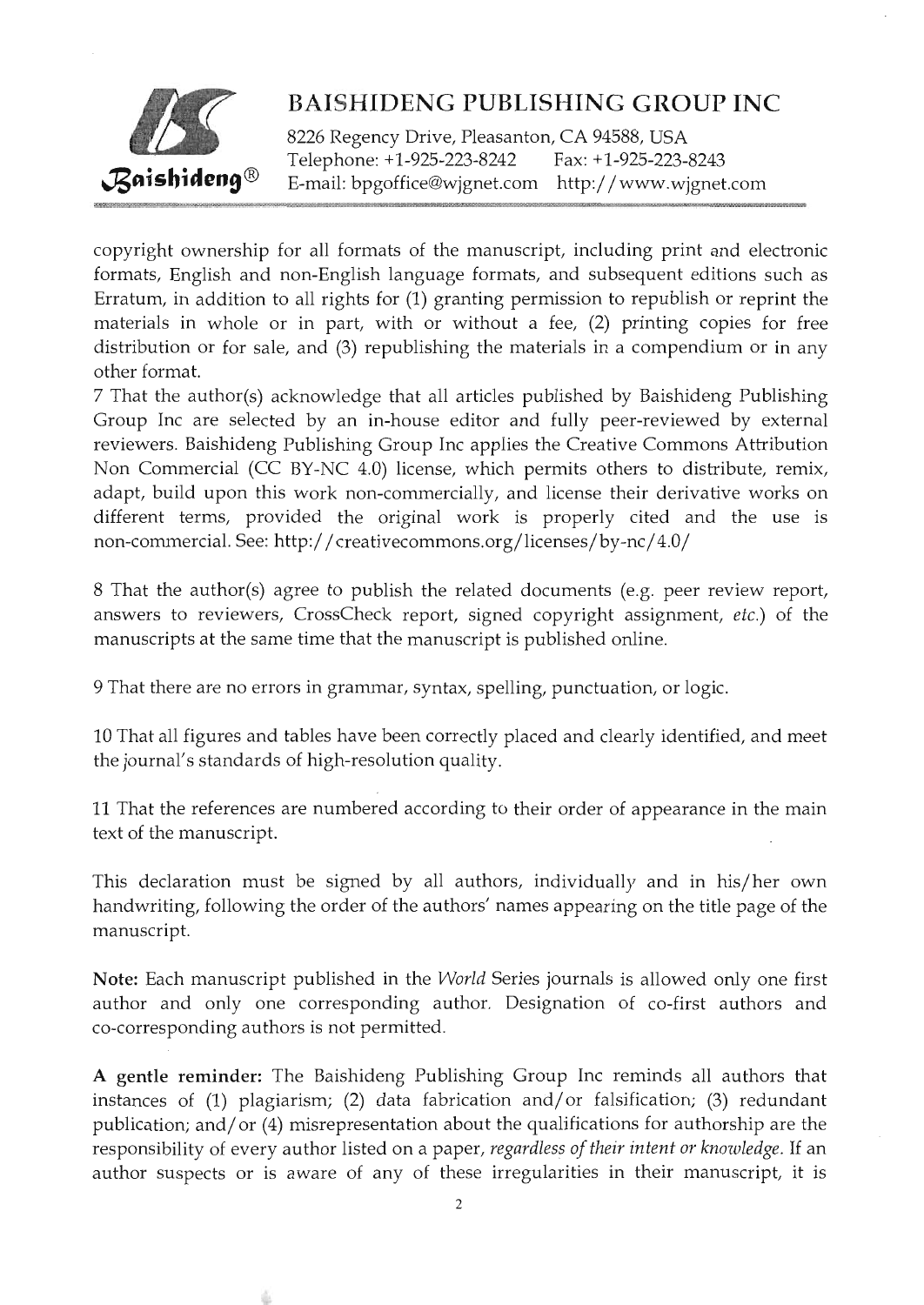

8226 Regency Drive, Pleasanton, CA 94588, USA Telephone: +1-925-223-8242 Fax: +1.-925-223-8243 E-mail: bpgoffice@wjgnet.com http://www.wjgnet.com

strongly recommended that the authors immediately contact the journal and initiate withdrawal of the submission. Once a manuscript has been published online, withdrawal (retraction) of the paper due to the irregularities listed above will incur a charge of USD10,000.00 to compensate the publisher for the loss incurred. The online format of the manuscript will be withdrawn within four weeks of the request.

#### The following should be noted when all authors sign the agreement:

L Authors are prohibited from making any changes to the BAISHIDENG PUBLISHING GROUP INC COPYRIGHT ASSIGNMENT without the prior consent of the editorial board. If authors have any different opinion about the copyright transfer agreement, they should contact the editorial office before making any changes to it.

2 AIl authors will sign their names on a single page, in the order that they appear on the title page of the manuscript; multiple signature pages are not acceptable. After all authors have signed, please return the signed version (in PDF format) to the editorial office. Delivery of a printed version of the copyright transfer agreement or faxing the copyright transfer agreement is not acceptable. This agreement will be released online together with the published article.

3 Each author must sign his/her name and date himself/herself. Others are not allowed to sign the agreement on behalf of authors. If this situation is found to have occurred, the manuscript will be withdrawn immediately, all of the authors will be placed onto a publication blacklist for any journal published by the Baishideng Publishing Group Inc, and any submissions to journals published by the Baishideng Publishing Group Inc will not be considered or accepted for publication.

| Name: Ivana Mikolasevic |                                    |
|-------------------------|------------------------------------|
| Signature:              | $\frac{29}{c}$ Date: $29$ Cf. 10/6 |
| Name: Sandra Milky      |                                    |
| Signature:              | Date: 26.08.2016                   |
|                         |                                    |

÷